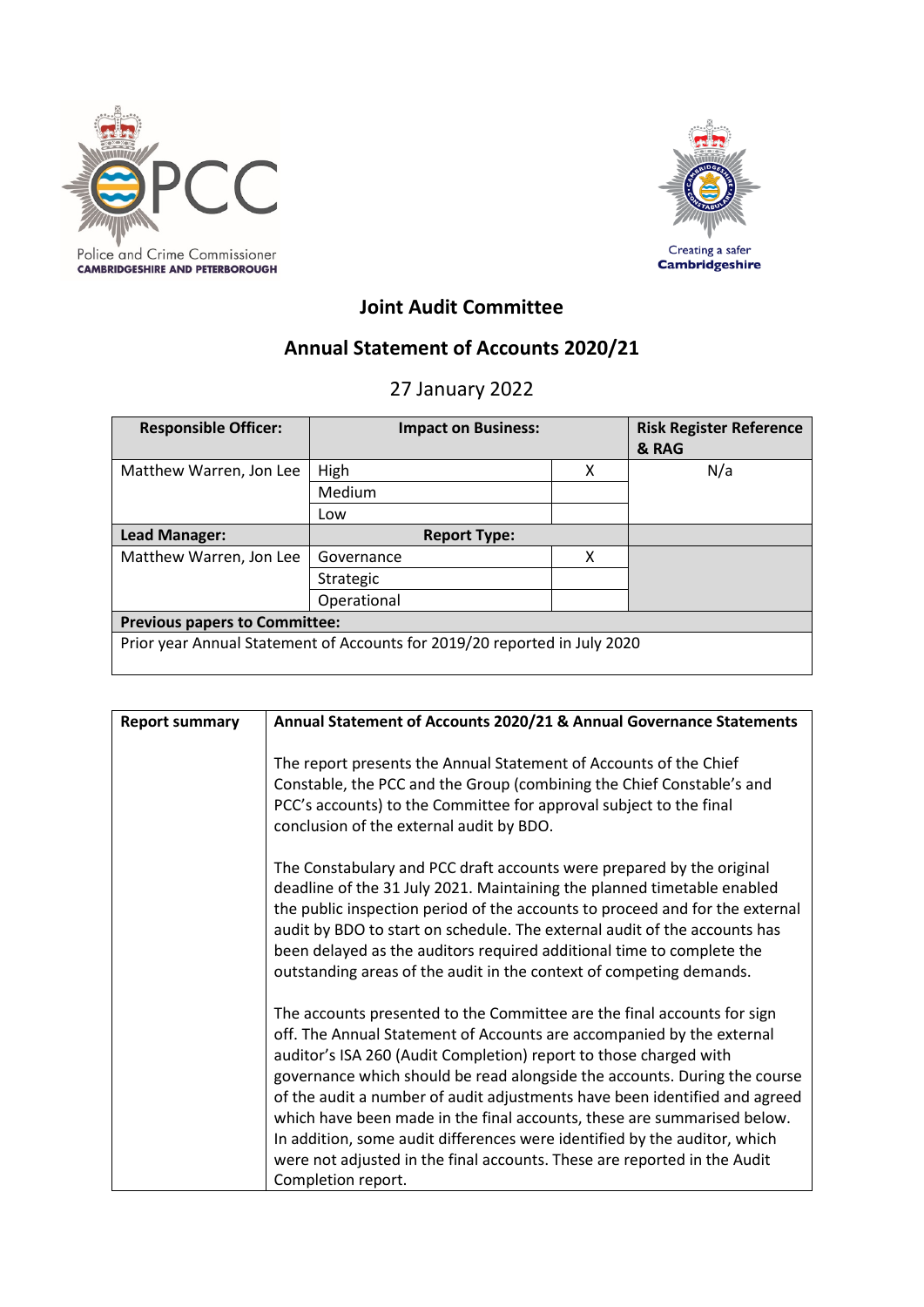|                           | Alongside the final accounts the final Annual Governance Statements of the<br>PCC and Chief Constable are also presented for final approval. These remain<br>materially unchanged from the drafts previously presented to the JAC. |           |          |          |  |
|---------------------------|------------------------------------------------------------------------------------------------------------------------------------------------------------------------------------------------------------------------------------|-----------|----------|----------|--|
| <b>Related Police and</b> |                                                                                                                                                                                                                                    |           |          |          |  |
| Crime Plan                |                                                                                                                                                                                                                                    |           |          |          |  |
| objective                 |                                                                                                                                                                                                                                    |           |          |          |  |
| <b>Action</b>             | Information                                                                                                                                                                                                                        | Assurance | Approval | Decision |  |
| (tick one box only)       |                                                                                                                                                                                                                                    |           |          |          |  |
| <b>Recommendation</b>     | That the Joint Audit Committee:                                                                                                                                                                                                    |           |          |          |  |
|                           | Approve the Annual Statement of Accounts<br>Approve the Annual Governance Statements                                                                                                                                               |           |          |          |  |